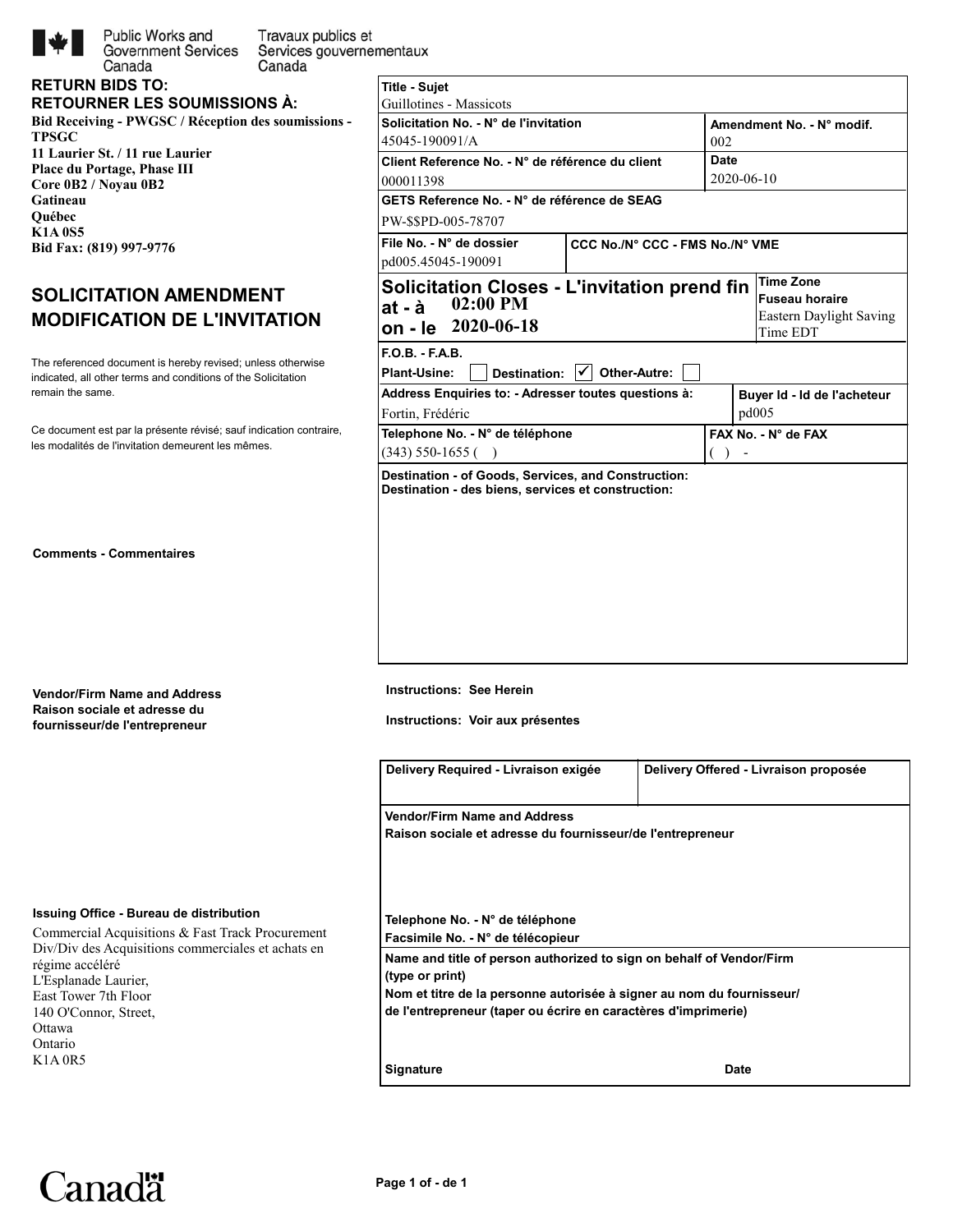| <b>Pd005</b>                           |
|----------------------------------------|
| Client Ref. No. - N° de ref. du client |
|                                        |

*This amendment 02 is published to answer questions raised by the Industry.* 

*1. Answer questions raised by the Industry.* 

#### \*\*\*\*\*\*\*\*\*\*\*\*\*\*\*\*\*\*\*\*\*\*\*\*\*\*\*\*\*\*\*\*\*\*\*\*\*\*\*\*\*\*\*\*\*\*\*\*\*\*\*\*\*\*\*\*\*\*\*\*\*\*\*\*\*\*\*\*\*\*\*\*\*\*\*\*\*\*\*\*\*\*\*\*\*\*\*\*\*\*\*\*\*\*\*\*\*\*\*\*\*\*\*\*\*\*\*\*\*\*\*\*\*\*\*\*\*\*\*\*

## **1. Answers to questions raised by the Industry**

**QUESTION 1:** Regarding lock and key – our Mohr cutter can be locked similar to the first switch photo *(switch lock type 1)* I have attached. Is this OK? If not it can be changed the second lock attached *(switch lock type 2)*.



## **ANSWER 1:** Bidders are reminded that according the solicitation document, paragraph **4.4 Basis of Selection**:

*A bid must comply with the requirements of the bid solicitation and meet all mandatory technical evaluation criteria to be declared responsive. The responsive bid with the lowest evaluated price will be recommended for award of a contract.* 

Therefore, and in consideration to the above, the preference would be switch lock type 1, however, **it is emphasised that this option is a preference only, and does not constitute a Mandatory Requirement**. It is the Bidder's sole responsibility to take in consideration all costs which may impact their price when submitting their financial Bid.

**QUESTION 2:** Link below does give you a 404 NOT FOUND

Part 5 – Certifications and Additional Information, 5.2.2 Federal Contractors Program for Employment Equity - Bid Certification: By submitting a bid, the Bidder certifies that the Bidder, and any of the Bidder's members if the Bidder is a Joint Venture, is not named on the Federal Contractors Program (FCP) for employment equity "FCP Limited Eligibility to Bid" list available at the bottom of the page of the Employment and Social Development Canada (ESDC) - Labour's website (https://www.canada.ca/en/employmentsocialdevelopment/programs/employment-equity/federal-contractor-